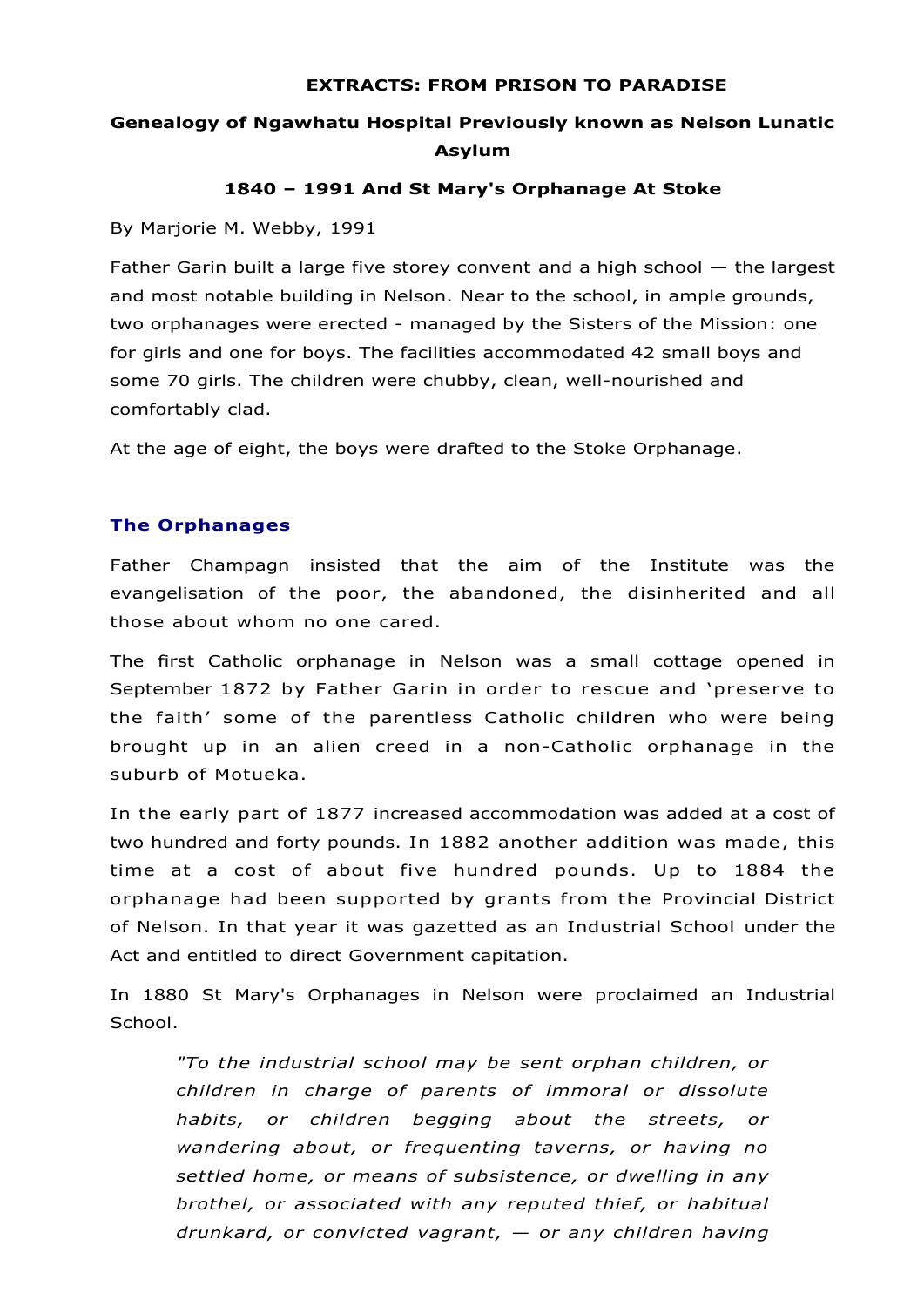*committed some offence which the justices, having regard to the tender age of such children, think should be sent to an Industrial School rather than to prison."*

#### **New Zealand Tablet 9 April 1880:**

The boys were trained in farm work, gardening, the care of sheep, horses and cattle, and provision was to be made for imparting a knowledge of carpentry, smiths' work to those having an aptitude and inclination for such work. They were kept until the age of fifteen and then placed with farmers.

Magistrates from all parts of New Zealand were thenceforth empowered to commit children to St Mary's. As a consequence its numbers soon increased rapidly and Nelson home became too small for the new conditions.

Because of the increase in the number of pupils a fine estate of 375 acres was purchased, in 1885, at Stoke. A two story wooden building was built on the property, situated approximately where Highland Valley branches off from Ngawhatu Road. This was named St Mary's Orphanage and Industrial School and was opened in August 1886. Under the agreement signed in 1889 the diocese retained ownership of the two properties, but the Brothers were given the unrestricted management and tenure in perpetuity in return for paying the interest on the debt of about three hundred and sixty pounds a year.

By 1890, when the Marist Brothers took over, the Orphanage was caring for 180 boys in residence. Their tenure of office was terminated by the unfortunate occurrences of the year of 1900 which were known as the "Stoke Persecutions".

Archbishop Redwood used the school at Stoke as an ideal place of retirement for elderly brothers, and as a convalescent home for those who were ill. The growing number of Brothers in New Zealand needed a large building for their annual retreat. A large farm would provide employment for those Brothers who were unsuited to teaching, and would provide room for the construction of a novitiate. In addition, the property in Nelson itself would be very useful in many ways: "as a receiving house for the children on their arrival from various parts; as a small boarding school where those children (or others) might be placed who were now at the Orphanage solely at their relatives' desire and expense; as a residence for the Brothers should they take up the parochial school later on". The farm might even be a source of income, sorely needed for the maintenance of the Australian juniorate and novitiate, and for the construction of St Joseph's College, Sydney.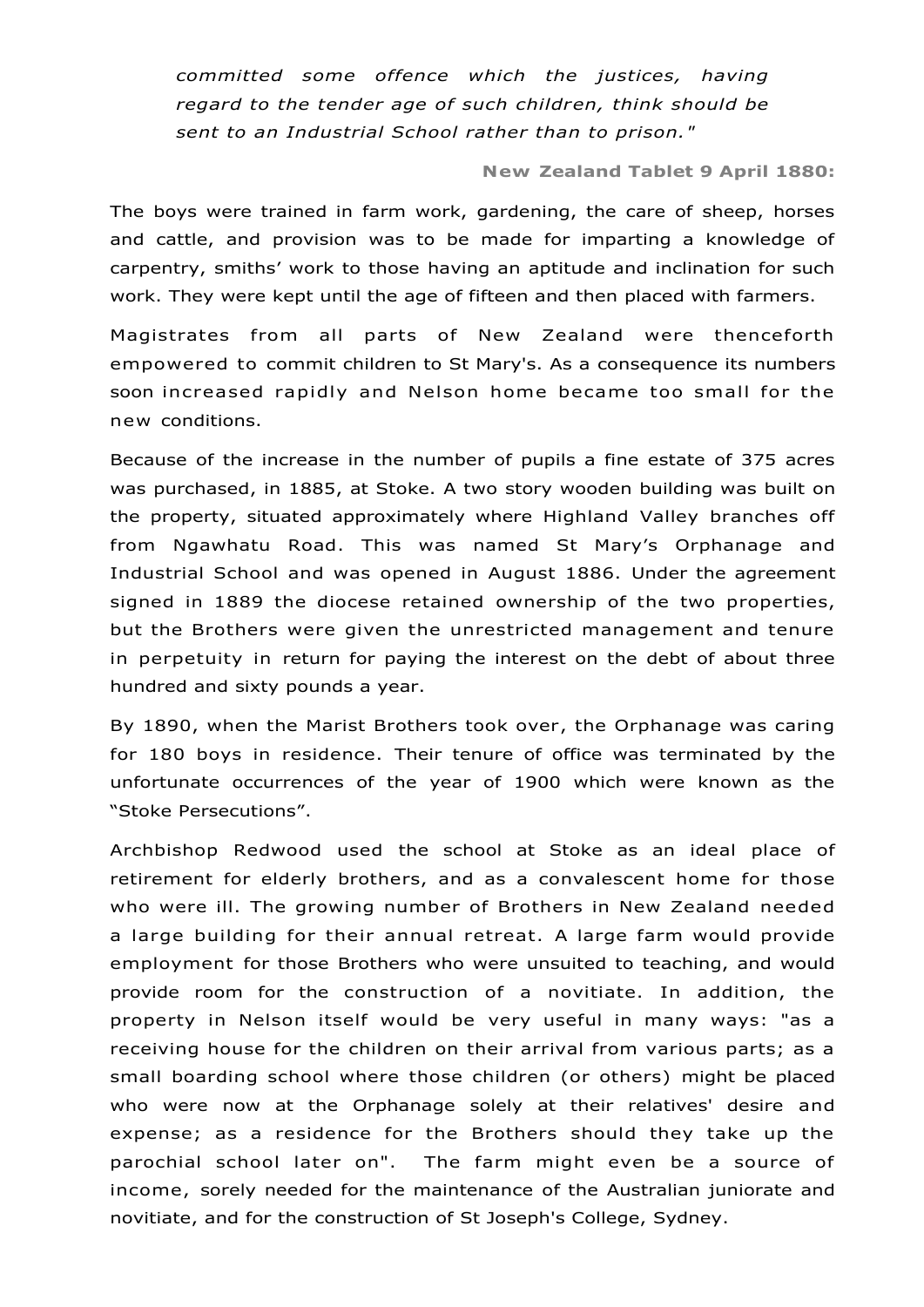The school was grossly overcrowded; given the type of pupil enrolled, interest in academic progress was minimal and escapes, often in groups, were common. The manners, cleanliness and general behaviour of the boys also left much to be desired. The standard forms of punishment were caning or confinement in a prison cell. For such a challenge, it seems unlikely that the Brothers were fitted, in numbers, by temperament, or by training. It is understandable that the first Director remained in charge for little more than a year, and reports on the school by Brother Provincial give the impression that some of the community lost their initial enthusiasm and concentrated their efforts on the relatively undemanding work of the farm and domestic duties around the school.

Under Brother Loetus, who succeeded Brother Cyril as Director, the liturgical life of the school flourished. Several sodalities (ie brotherhoods or communities) were founded, large numbers received Communion, and the singing at Mass and Benediction was excellent. As in other schools at the time, the boys knew the letter of the catechism fairly well, but lacked the ability to explain it. Academically, the school reached no great heights. The daily programme consisted of work on the farm in the morning and classes in the afternoon, except that there were classes from ten thirty to midday for the young and backward. Father Mahoney, who had founded the orphanage, complained, probably justifiably, that the children were being employed on the farm during the time assigned to school.

Conditions improved greatly in 1894, when the old building in Nelson was moved out to Stoke and a new dormitory was opened. In 1896 Brother Felix reported that "each child has his own bed, the children's food is better and more abundant, punishments are less harsh, the prison has been turned into a dark room for photography, there are few escapes, the children seem less wild; there has been some progress:.

In May 1900, two boys absconded from the school, and were discovered after some time, arrested, and brought before Judge Robinson, who ordered them to be returned to the school, there to be punished according to the rules of the school. A few years previously, flogging had been abolished in the' school where the rule was that a boy absconding was kept in solitude a number of days equal to the number of days he had been absent. Rumours circulated that the punishment inflicted on the runaways had been too severe, and, as a result, three members of the local Charitable Aid Board visited the orphanage.

The members of the Board could offer no suggestion except flogging. Members of the Charitable Aid Board had no legal right to enter the school, but as a result of a report of their visit published in a local newspaper, Dean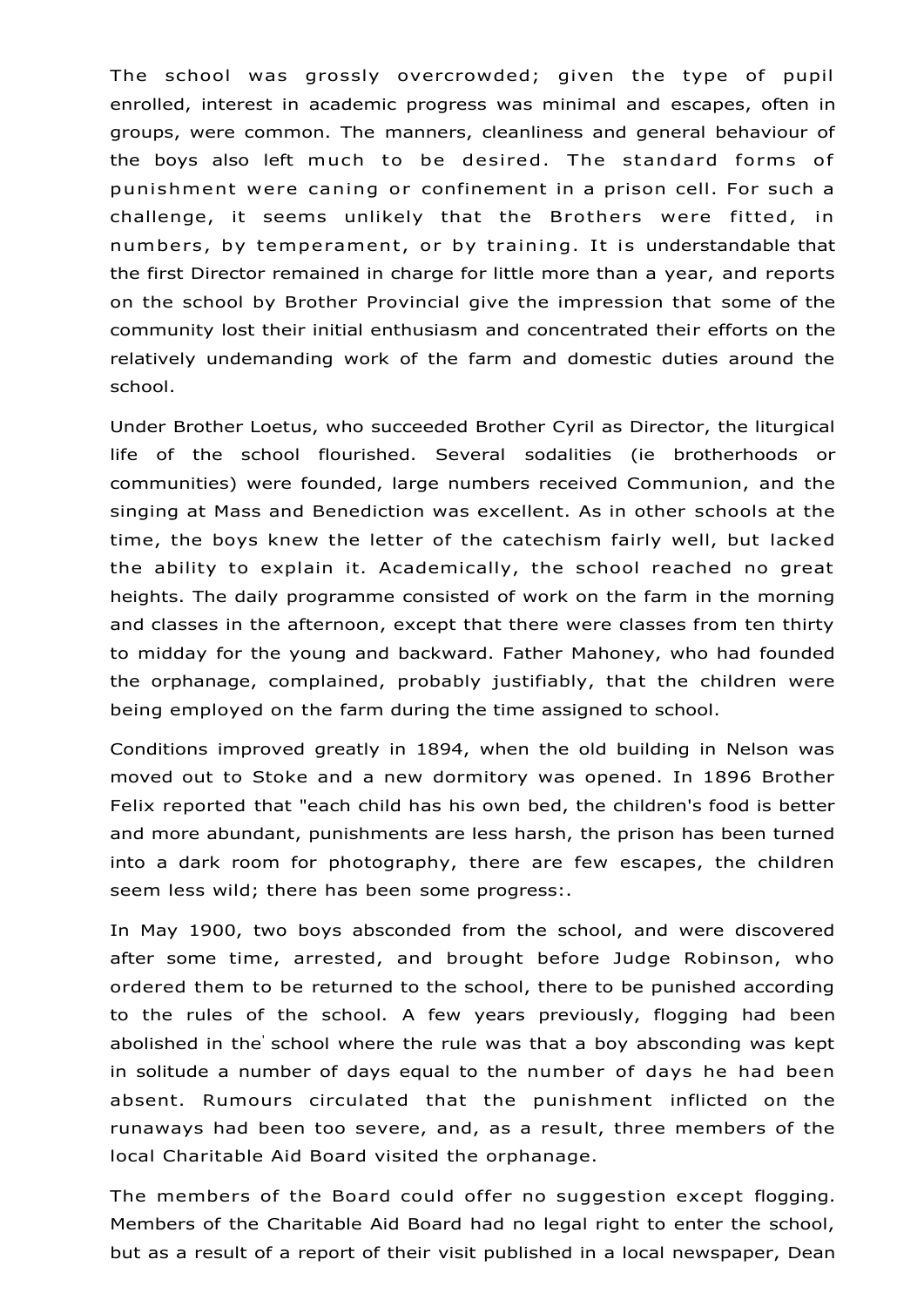Mahoney invited a number of prominent citizens to make a visit. The party consisted of the District Judge, the Mayor, three doctors, and members of the Charitable Aid Board. Afterwards the party made an entry in the visitors' books: "The undersigned have this day visited this institution, and find that the boys are in good health and spirits, and well nourished. No complaints made, nor any signs of corporal punishment. The whole place clean, bedding clean and sufficient; and ample means of washing provided,

The rooms for seclusion contain ample light and air, the inmates have each day been taken out for work and exercise. The only corporal punishment every inflicted has been with a light supplejack -upon the palm of the hands."

The following certificate appeared in the Nelson Colonist of 8 June:

*"We, the undersigned medical practitioners, certify: That yesterday we visited the Industrial School at Stoke and found the boys in good health and spirits, they were well nourished and quite free from any signs of infliction of any corporal injury or punishment –*

*Wm. J Mackie, M.D., Edw. J Roberts, M.B., Jas Hudson, M.B."* 

The report of Commissioners was presented to Parliament at the end of August. Their principal findings were:

(1) that the punishment of the boys at the school had been, and was, more severe than was allowed in Government Industrial Schools, although there had been no case of flogging for more than four and a half years; a great deal of the evidence given by the inmates and ex–inmates was tainted by exaggeration;

(2) that the food supplied was not sufficiently varied, but it was sufficient in quantity and wholesome in quality, and the health of the inmates had not suffered;

(3) that the clothing of the boys was made of rough material, but sufficiently good in quality; there had been no death at the school for more than two years, and no case of pulmonary disease or other illness for more than two years;

(4) that an improvement could be effected in the cleanliness of the persons and clothing of the inmates;

(5) that the outside work had been too desultory and unsystematic, and had been regarded by the boys more as a holiday than as work, and that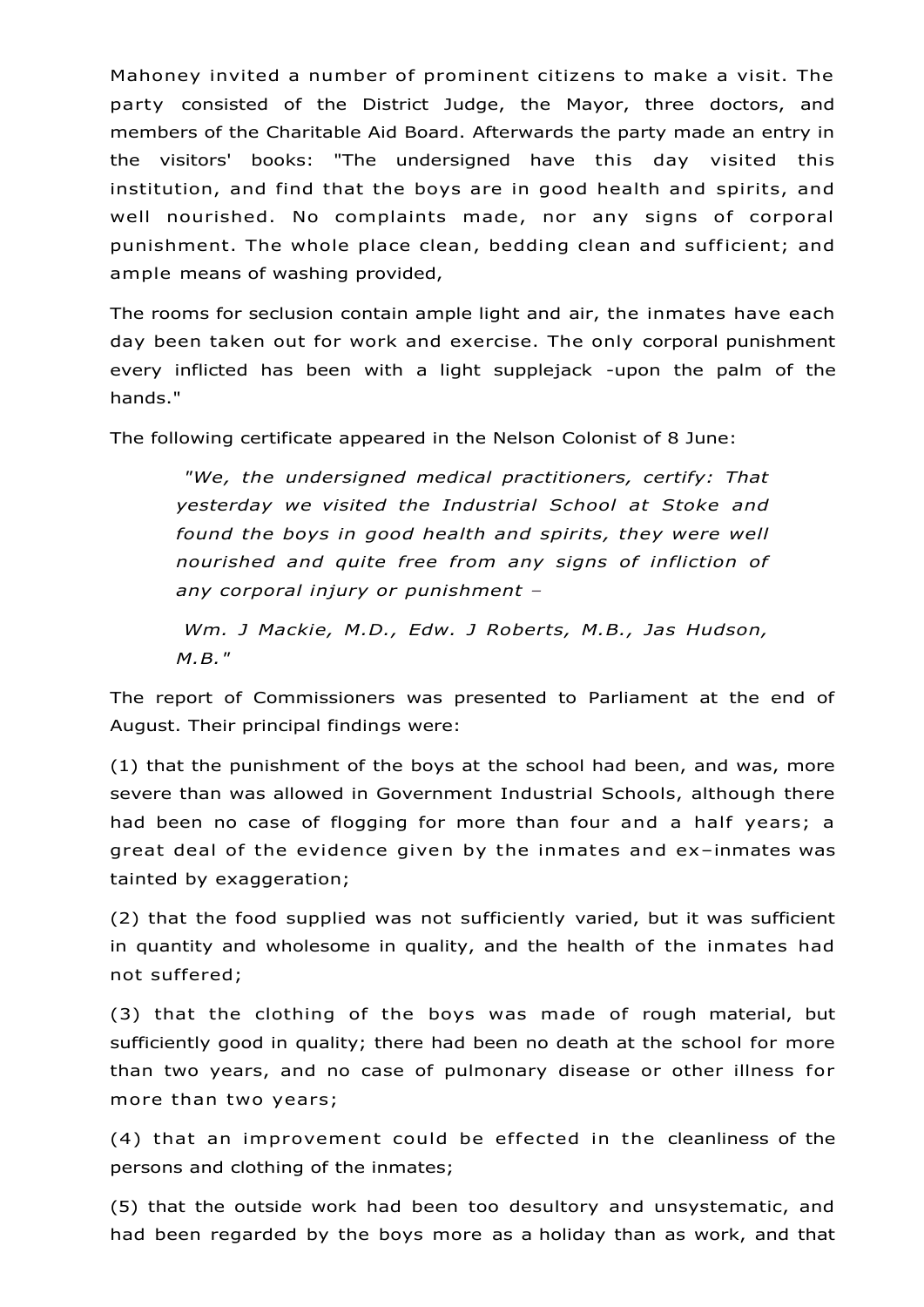more technical education should be given.

The Stoke Industrial School was still known locally as "the Orphanage". It was a branch of a Roman Catholic Institution established at Nelson by the Rev F Garin in 1874, becoming an industrial school under an Act of 1882. Boys of nine years of age and upward were housed at Stoke.

It was reported to the commission that there were 10 "brothers and employees", and at that time 125 boys were at Stoke. The state paid seven shillings a week for 39 of these and 39 were supported in some degree by 11 charitable aid boards throughout New Zealand. The brothers received no salary but fifteen pounds per year for clothing.

It was the Nelson Charitable Aid Board which sought the inquiry, complaining that the institution had no matron, too severe punishments, insufficient food and clothes, too hard a work requirement, and other grievances.

It was admitted that punishment was "by hand and by supplejack ... freely and with severity". Prior to 1895, two Brothers had been removed for flogging, boys. There had been "cell punishment" — one boy was kept in seclusion, one for three months.

It is strange that one report states that boys 9 years and upwards were housed at the Stoke Orphanage but according to the tombstones on the hillside there were two boys aged 6 years and two aged 7 years laid to rest there between the years of 1890 and 1895.

They recommended that the management of the school remain in the hands of Father Mahoney, that a system of classification of the inmates be adopted, that a duly qualified medical man should be appointed to visit the school periodically, and that at least two women should be employed at the school.

One immediate result of the inquiry was the complete withdrawal of the Brothers from the Stoke school, in September 1900. The immediate reason for their departure seems to have been the recommendation of the Commissioners for the employment of women, which was contrary to the custom of the Brothers at the time.

A Royal Commission of Inquiry was appointed. Its reports exonerated the Brothers from the allegations of cruelty, and recommended certain alterations in clothing (which was admitted to be strong and sufficient, though somewhat coarse), and in the food, which was pronounced to be abundant and wholesome, though not sufficiently varied.